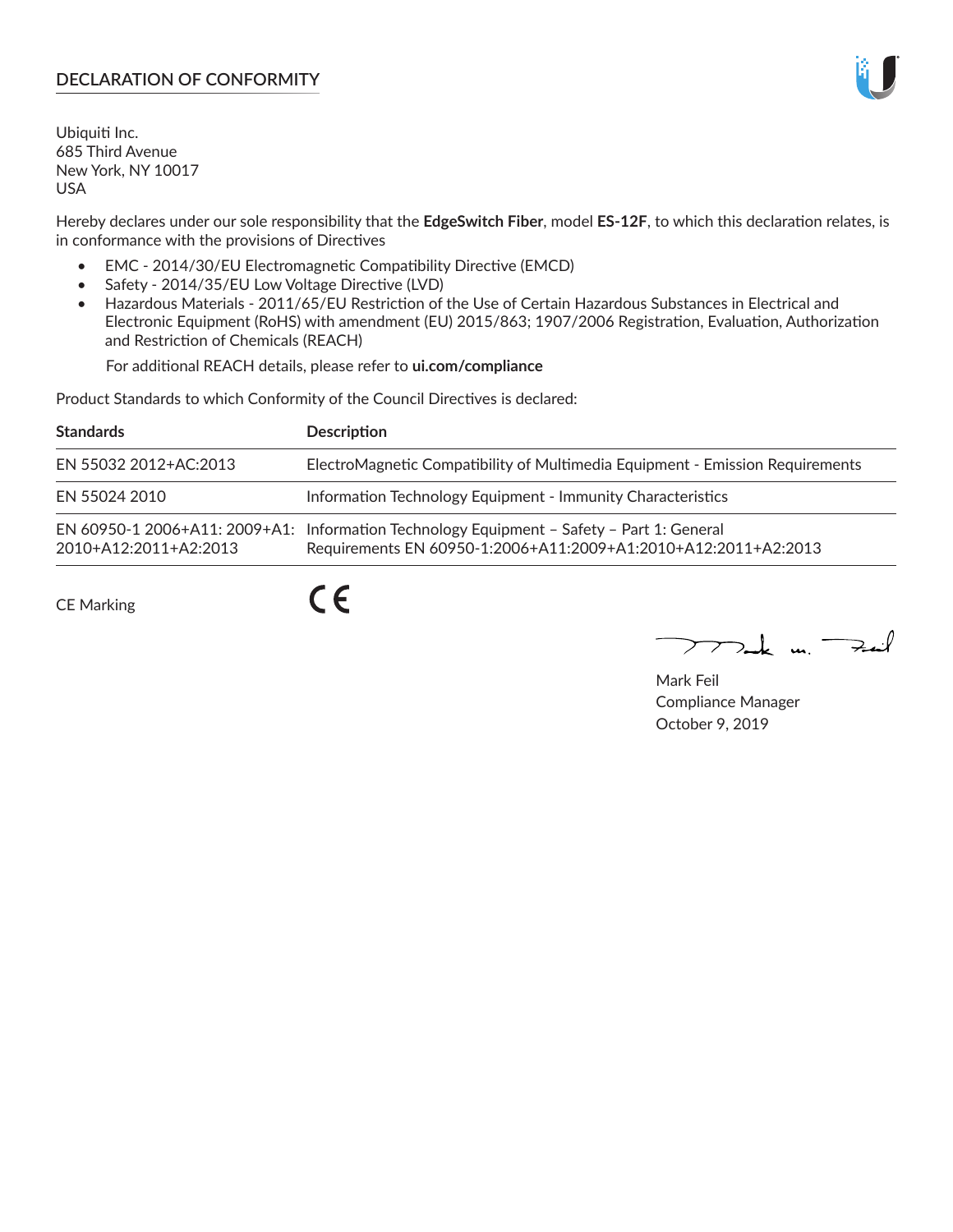# **DECLARATION OF CONFORMITY**



## **български** [Bulgarian]

С настоящото Ubiquiti декларира, че това устройство ES-12F е в съответствие със съществените изисквания и други приложими разпоредби на Директиви 2014/30/ЕС, 2014/35/ЕС.

## **Hrvatski** [Croatian]

Ubiquiti ovim putem izjavljuje da je ovaj uređaj ES-12F sukladan osnovnim zahtjevima i ostalim bitnim odredbama Direktiva 2014/30/EU, 2014/35/EU.

# **Čeština** [Czech]

Ubiquiti tímto prohlašuje, že toto ES-12F zařízení, je ve shodě se základními požadavky a dalšími příslušnými ustanoveními směrnic 2014/30/EU, 2014/35/EU.

## **Dansk** [Danish]

Hermed, Ubiquiti, erklærer at denne ES-12F enhed, er i overensstemmelse med de væsentlige krav og øvrige relevante krav i direktiver 2014/30/EU, 2014/35/EU.

## **Nederlands** [Dutch]

Hierbij verklaart Ubiquiti, dat deze ES-12F apparaat, in overeenstemming is met de essentiële eisen en de andere relevante bepalingen van richtlijnen 2014/30/EU, 2014/35/EU.

## **English**

Hereby, Ubiquiti, declares that this ES-12F device, is in compliance with the essential requirements and other relevant provisions of Directives 2014/30/EU, 2014/35/EU.

## **Eesti keel** [Estonian]

Käesolevaga Ubiquiti kinnitab, et antud ES-12F seade, on vastavus olulistele nõuetele ja teistele asjakohastele sätetele direktiivide 2014/30/EL, 2014/35/EL.

## **Suomi** [Finnish]

Täten Ubiquiti vakuuttaa, että tämä ES-12F laite, on yhdenmukainen olennaisten vaatimusten ja muiden sitä koskevien direktiivien 2014/30/EU, 2014/35/EU.

## **Français** [French]

Par la présente Ubiquiti déclare que l'appareil ES-12F, est conforme aux exigences essentielles et aux autres dispositions pertinentes des directives 2014/30/UE, 2014/35/UE.

## **Deutsch** [German]

Hiermit erklärt Ubiquiti, dass sich dieses ES-12F Gerät, in Übereinstimmung mit den grundlegenden Anforderungen und den anderen relevanten Vorschriften der Richtlinien 2014/30/EU, 2014/35/EU befindet.

## **Ελληνικά** [Greek]

Δια του παρόντος, Ubiquiti, δηλώνει ότι αυτή η συσκευή ES-12F, είναι σε συμμόρφωση με τις βασικές απαιτήσεις και τις λοιπές σχετικές διατάξεις των οδηγιών 2014/30/EE, 2014/35/EE.

## **Magyar** [Hungarian]

Ezennel Ubiquiti kijelenti, hogy ez a ES-12F készülék megfelel az alapvető követelményeknek és más vonatkozó 2014/30/EU, 2014/35/EU irányelvek rendelkezéseit.

## **Íslenska** [Icelandic]

Hér, Ubiquiti, því yfir að þetta ES-12F tæki er í samræmi við grunnkröfur og önnur viðeigandi ákvæði tilskipana 2014/30/ESB, 2014/35/ESB.

## **Italiano** [Italian]

Con la presente, Ubiquiti, dichiara che questo dispositivo ES-12F, è conforme ai requisiti essenziali ed alle altre disposizioni pertinenti delle direttive 2014/30/UE, 2014/35/UE.